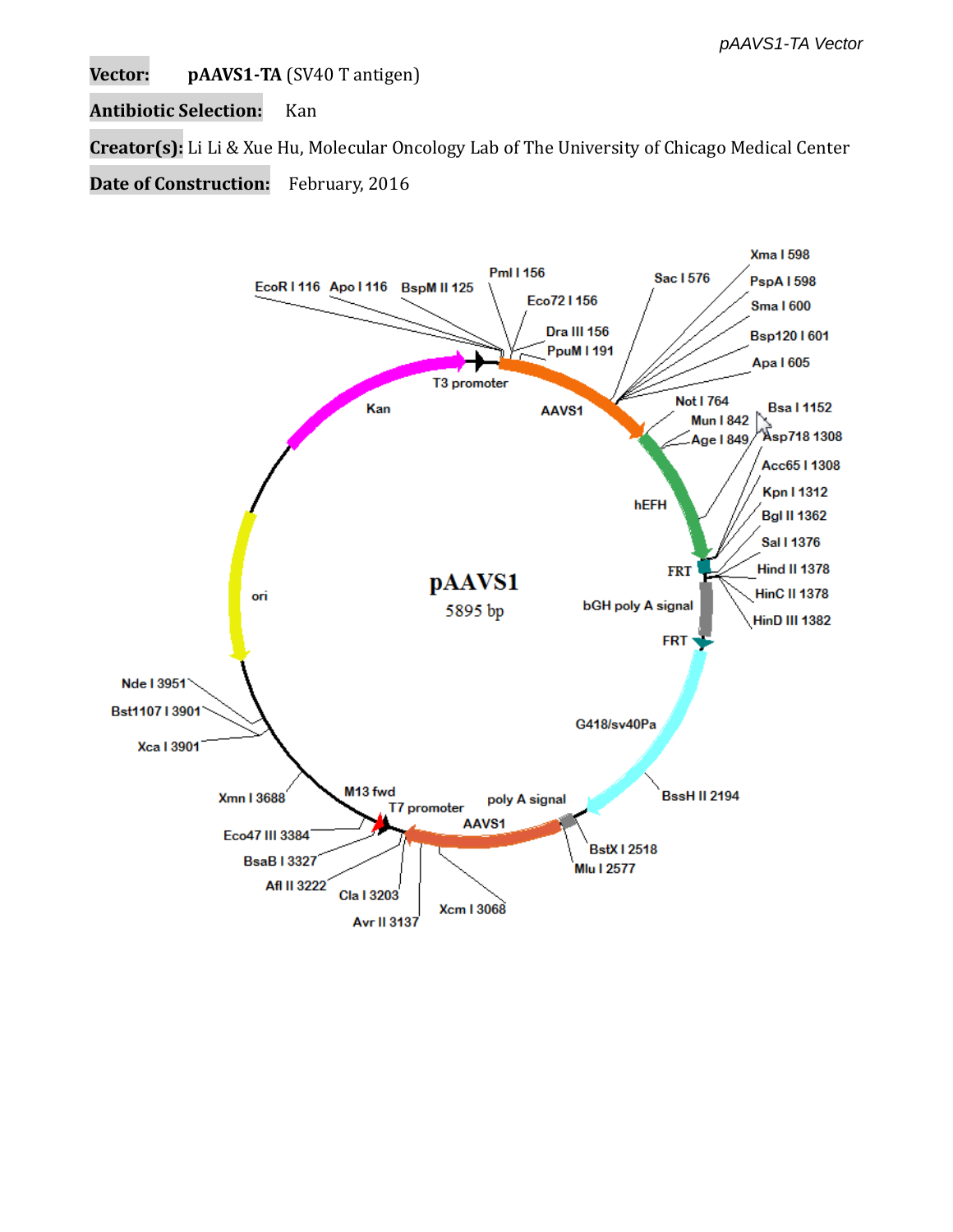# pAAVS1-TA Full-Length Sequence

GGAAACAGCTATGACCATGATTACGCCAAGCTCGAAATTAACCCTCACTAAAGGGAACAAAAGCTGGTACGAGGACAGGCTG GAGCCATGGCTGGTGACCgtttaaacAGGCCTgaattcCtttccggagcacttccttctcggcgctgcaccacgtgatgtcc ggttcccttttccttctccttctggggcctgtgccatctctcgtttcttaggatggccttctccgacggatgtctcccttgc gtcccgcctccccttcttgtaggcctgcatcatcaccgtttttctggacaaccccaaagtaccccgtctccctggcttagca cctctccatcctttgctttctttgcctggacaccccgttctcctgtggattcgggtcacctctcactcctttcatttgggc ageteeectaeeeeecttaeetetetagtetgtgetagetetteeageeeeetgteatggeatetteeaggggteegagage tcagctagtcttcttcctccaacccgggccctatgtccacttcaggacagcatgtttgctgcctccagggatcctgtgtccc cgagctgggaccaccttatattcccagggccggttaatgtggctctggttctgggtacttttatctGTCCCCTCCACCCCAC AGTGGGGCCACTAGGGACAGGATGCGGCCGCcgctccggtgcccgtcagtgggcagagcgcacatcgcccacagtccccgag aagttggggggggggtcggcaattgaaccggtgcctagagaaggtggcgcggggtaaactgggaaagtgatgtcgtgtact ggctccgcctttttcccgagggtgggggagaaccgtatataagtgcagtagtcgccgtgaacgttctttttcgcaacgggtt tccacgccggttgagtcgcgttctgccgcctcccgcctgtggtgcctcctgaactgcgtccgccgtctaggtaagtttaaag tgcttgctcaactctacgtctttgtttcgttttctgttctgcgccgttacagatccaagctgtgaccggcgcctacggtacc GAAGTTCCTATTCCGAAGTTCCTATTCTCTAGAAAGTATAGGAACTTCagatctTTAAaccaccATGGATAAAGTTTTAAAC AGAGAGGAATCTTTGCAGCTAATGGACCTTCTAGGTCTTGAAAGGAGTGCCTGGGGGAATATTCCTCTGATGAGAAAGGCAT ATTTAAAAAAATGCAAGGAGTTTCATCCTGATAAAGGAGGAGATGAAGAAAAATGAAGAAAATGAATACTCTGTACAAGAA AATGGAAGATGGAGTAAAATATGCTCATCAACCTGACTTTGGAGGCTTCTGGGATGCAACTGAGATTCCAACCTATGGAACT GATGAATGGGAGCAGTGGTGGAATGCCTTTAATGAGGAAAACCTGTTTTGCTCAGAAGAAATGCCATCTAGTGATGATGAGG CTACTGCTGACTCTCAACATTCTACTCCTCCAAAAAAGAAGAAAGGTAGAAGACCCCAAGGACTTTCCTTCAGAATTGCT CTATACAAGAAAATTATGGAAAAATATTCTGTAACCTTTATAAGTAGGCATAACAGTTATAATCATAACATACTGTTTTTTC TTACTCCACACAGGCATAGAGTGTCTGCTATTAATAACTATGCTCAAAAATTGTGTACCTTTAGCTTTTTAATTTGTAAAGG GGTTAATAAGGAATATTTGATGTATAGTGCCTTGACTAGAGATCCATTTTCTGTTATTGAGGAAAGTTTGCCAGGTGGGTTA AAGGAGCATGATTTTAATCCAGAAGAAGCAGAGGAAACTAAACAAGTGTCCTGGAAGCTTGTAACAGAGTATGCAATGGAAA CAAAATGTGATGATGTTGTTGTTATTGCTTGGGATGTACTTGGAATTTCAGTACAGTTTTGAAATGTGTTTAAAATGTATTAA AAAAGAACAGCCAGCCACTATAAGTACCATGAAAAGCATTATGCAAATGCTGCTATATTTGCTGACAGCAAAAACCAAAAA ACCATATGCCAACAGGCTGTTGATACTGTTTTAGCTAAAAAGCGGGTTGATAGCCTACAATTAACTAGAGAACAAATGTTAA TGGAGTTGCTTGGCTACACTGTTTGTTGCCCAAAATGGATTCAGTGGTGTATGACTTTTTAAAATGCATG<mark>ATG</mark>TACAACATT CCTAAAAAAAGATACTGGCTGTTTAAAGGACCAATTGATAGTGGTAAAACTACATTAGCAGCTGCTTTGCTTGAATTATGTG GGGGGAAAGCTTTAAATGTTAATTTGCCCTTGGACAGGCTGAACTTTGAGCTAGGAGTAGCTATTGACCAGTTTTTAGTAGT TTTTGAGGATGTAAAGGGCACTGGAGGGGAGTCCAGAGATTTGCCTTCAGGTCAGGGAATTAATAACCTGGACAATTTAAGG TCACCATGAATGAGTACAGTGTGCCTAAAACACTGCAGGCCAGATTTGTAAAACAAATAGATTTTAGGCCCAAAGATTATTT AAAGCATTGCCTGGAACGCAGTGAGTTTTTGTTAGAAAAGAGAATAATTCAAAGTGGCATTGCTTTGCTTCTTATGTTAATT TGGTACAGACCTGTGGCTGAGTTTGCTCAAAGTATTCAGAGCAGAATTGTGGAGTGGAAAGAGAGTTGGACAAAGAGTTTA GTTTGTCAGTGTATCAAAAAATGAAGTTTAATGTGGCTATGGGAATTGGAGTTTTAGATTGGCTAAGAAACAGTGATGATGA TGATGAAGACAGCCAGGAAAATGCTGATAAAAATGAAGATGGTGGGGAGAAGAACATGGAAGACTCAGGGCATGAAACAGGC ATTGATTCACAGTCCCAAGGCTCATTTCAGGCCCCTCAGTCCTCACAGTCTTTCATGATCATAATCAGCCATACCACATTT GTAGAGGTTTTACTTGCTTTAAAAAACCTCCCACACCTCCCCCTGAACCTcgcgccaagcgcggctccggccagtgcaccaa ctacgccctgctgaagctggccggcgacgtggagtccaaccccggccccATGAAAAAGCCTGAACTCACCGCGACGTCTGTC GAGAAGTTTCTGATCGAAAAGTTCGACAGCGTCTCCGACCTGATGCAGCTCTCGGAGGGCGAAGAATCTCGTGCTTTCAGCT TCGATGTAGGAGGGCGTGGATATGTCCTGCGGGTAAATAGCTGCGCCGATGGTTTCTACAAAGATCGTTATGTTTATCGGCA CTTTGCATCGGCCGCGCTCCCGATTCCGGAAGTGCTTGACATTGGGGAATTCAGCGAGAGCCTGACCTATTGCATCTCCCGC CGTGCACAGGGTGTCACGTTGCAAGACCTGCCTGAAACCGAACTGCCCGCTGTTCTGCAGCCGGTCGCGGAGGCCATGGATG CGATCGCTGCGGCCGATCTTAGCCAGACGAGCGGGTTCGGCCCATTCGGACCGCAAGGAATCGGTCAATACACTACATGGCG CAGGCTCTCGATGAGCTGATGCTTTGGGCCGAGGACTGCCCCGAAGTCCGGCACCTCGTGCACGCGGATTTCGGCTCCAACA ATGTCCTGACGGACAATGGCCGCATAACAGCGGTCATTGACTGGAGCGAGGCGATGTTCGGGGATTCCCAATACGAGGTCGC CAACATCTTCTTCTGGAGGCCGTGGTTGGCTTGTATGGAGCAGCAGACGCGTACTTCGAGCGGAGGCATCCGGAGCTTGCA GGATCGCCGCGCTCCGGGCGTATATGCTCCGCATTGGTCTTGACCAACTCTATCAGAGCTTGGTTGACGGCAATTTCGATG ATGCAGCTTGGGCGCAGGGTCGATGCGACGCAATCCTCCGATCCGGAGCCGGGACTGTCGGGCGTACACAAATCGCCCGCAG AAGCGCGGCCGTCTGGACCGATGGCTGTGTAGAAGTACTCGCCGATAGTGGAAACCGACGCCCCAGCACTCGTCCGtagCCT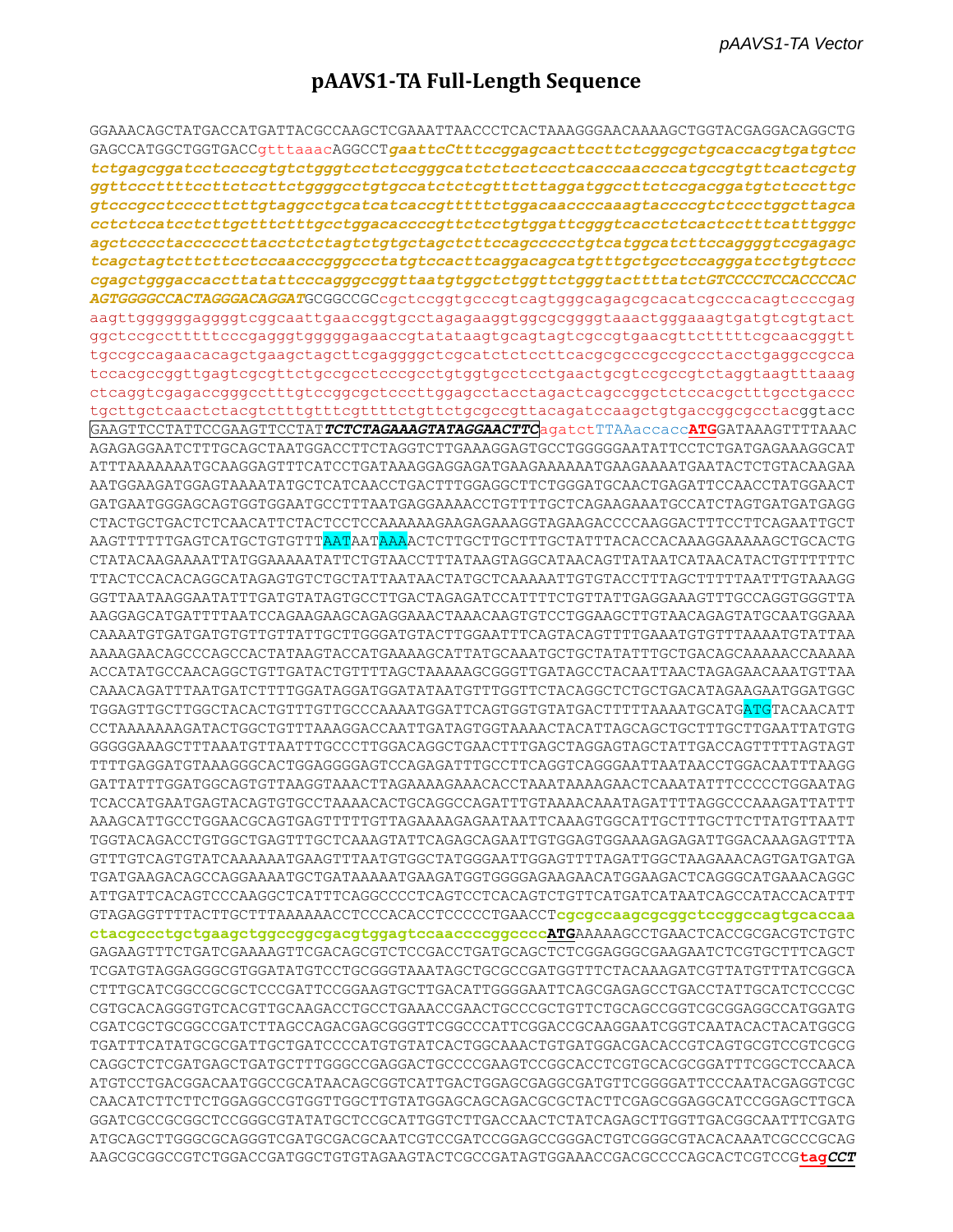TGTCCTTTCCTAATAAAATGAGGAAATTGCATCGCATTGTCTGAGTAGGTGTCATTCTATTCTGGGGGGTGGGGTGGGCAG GACAGCAAGGGGGAGGATTGGGAAGACAATAGCAGGCATGCTGGGGATGAAGTTCCTATTCCGAAGTTCCTATTCTCTAGAA AGTATAGGAACTTCGgatccgccaccATGATTGAACAAGATGGATTGCACGCAGGTTCTCCGGCCGCTTGGGTGGAGAGGCT ATTCGGCTATGACTGGGCACAACAGACAATCGGCTGCTCTGATGCCGCCGTGTTCCGGCTGTCAGCGCAGGGGCCCCGGTT GCGTTCCTTGCGCAGCTGTGCTCGACGTTGTCACTGAAGCGGGAAGGGACTGGCTGCTATTGGGCGAAGTGCCGGGGCAGGA TCTCCTGTCATCTCACCTTGCTCCTGCCGAGAAAGTATCCATCATGGCTGATGCAATGCGGCGCTGCATACGCTTGATCCG ATGATCTGGACGAAGAGCATCAGGGGCTCGCGCCAGCCGAACTGTTCGCCAGGCTCAAGGCGCGCATGCCCGACGGCGAGGA TCTCGTCGTGACCCATGGCGATGCCTGCTTGCCGAATATCATGGTGGAAAATGGCCGCTTTTCTGGATTCATCGACTGTGGC CGGCTGGGTGTGGCGGACCGCTATCAGGACATAGCGTTGGCTACCCGTGATATTGCTGAAGAGCTTGGCGCGAATGGGCTG ACCGCTTCCTCGTGCTTTACGGTATCGCCGCTCCCGATTCGCAGCGCATCGCCTTCTATCGCCTTCTTGACGAGTTCTTCTG Agcgggactctggggttcgaaatgaccgaccaagcgacgcccaacctgccatcacgatggccgcaataaaatatctttattt ctcctgatattcgtctaacccccacctcctgttaggcagattccttatctggtgacacacccccatttcctggagccatctc gaagggggggatgcgtgacctgcccggttctcagtggccaccctgcgctaccctctcccagaacctgagctgctctgacgcg gctgtctggtgcgtttcactgatcctggtgctgcagcttccttacacttcccaagaggagaagcagtttggaaaaacaaaat cagaataagttggtcctgagttctaactttggctcttcacctttctagnccccaatttatattgttcctccgtgcgtcagtt ttacctgtgagataaggccagtagccaccccgtcctggcagggctgtggtgaggagggggtgtccgtgtggaaaactccc cATCGATqtttaaacAGGCCTcttaaqTGCCTAATCGGACGAAAAAATGACCATGATTACGCCAAGCTCCAATTCGCCCTAT AGTGAGTCGTATTACAATTCACTGGCCGTCGTTTTACCCGGATCTGCATCGCAGGATGCTGCTGGCTACCCTGGAACACC TACATCTGTATTAACGAAGCGCTGGCATTGACCCTGAGTGATTTTTCTCTGGTCCCGCCGCATCCATACCGCCAGTTGTTTA TTACCCCCATGAACAGAAATCCCCCTTACACGGAGGCATCAGTGACCAAACAGGAAAAAACCGCCCTTAACATGGCCCGCTT TATCAGAAGCCAGACATTAACGCTTCTGGAGAAACTCAACGAGCTGGACGCGGATGAACAGGCAGACATCTGTGAATCGCTT CACGACCACGCTGATGAGCTTTACCGCAGCTGCCTCGCGCGTTTCGGTGATGACGGTGAAAACCTCTGACACATGCAGCTCC CGGAGACGGTCACAGCTTGTCTGTAAGCGGATGCCGGGAGCAGACAAGCCCGTCAGGGCGCGTCAGCGGGTGTTGGCGGGTG TCGGGGCCCAGCCATGACCCAGTCACGTAGCGATAGCGGAGTGTATACTGGCTTAACTATGCGCCATCAGAGCAGATTGTAC TGAGAGTGCACCATATGCGGTGTGAAATACCGCACAGATGCGTAAGGAGAAAATACCGCATCAGGCGCTCTTCCGCTTCCTC GAATCAGGGGATAACGCAGGAAAGAACATGTGAGCAAAAGGCCAGCAAAAGGCCAGGAACCGTAAAAAGGCCGCGTTGCTGG CGTTTTTCCATAGGCTCCGCCCCCCTGACGAGCATCACAAAAATCGACGCTCAAGTCAGAGGTGGCGAAACCCGACAGGACT ATAAAGATACCAGGCGTTTCCCCCTGGAAGCTCCCTCGTGCGCTCTCCTGTTCCGACCCTGCCGCTTACCGGATACCTGTCC GCCTTTCTCCCTTCGGGAAGCGTGGCGCTTTCTCATAGCTCACGCTGTAGGTATCTCAGTTCGGTGTAGGTCGTTCGCTCCA AGCTGGGCTGTGTGCACGAACCCCCCGTTCAGCCCGACCGCTGCGCCTTATCCGGTAACTATCGTCTTGAGTCCAACCCGGT AAGACACGACTTATCGCCACTGGCAGCAGCCACTGGTAACAGGATTAGCAGAGCGAGGTATGTAGGCGGTGCTACAGAGTTC TTGAAGTGGTGGCCTAACTACGGCTACACTAGAAGGACAGTATTTGGTATCTGCGCTCTGCTGAAGCCAGTTACCTTCGGAA CAGAAAAAAAGGATCTCAAGAAGATCCTTTGATCTTTTCTACGGGGTCTGACGCTCAGTGGAACGAAAACTCACGTTAAGGG TATATGAGTAAACTTGGTCTGACAGTTACCAATGCTTAATCAGTGAGGCACCTATCTCAGCGATCTGTCTATTTCGTTCATC CATAGTTGCCTGACTCCCCGTCATTCAAATATGTATCCGCTCATGAGACAATAACCCTGATAAATGCTTCAATAATATATGA TTGAACAAGATGGATTGCACGCAGGTTCTCCGGCCGCTTGGGTGGAGAGGCTATTCGGCTATGACTGGCACAACAGACAAT TCACTGAAGCGGGAAGGGACTGGCTGCTATTGGGCGAAGTGCCGGGGCAGGATCTCCTGTCATCTCACCTTGCTCCTGCCGA GAAAGTATCCATCATGGCTGATGCAATGCGGCGGCTGCATACGCTTGATCCGGCTACCTGCCCATTCGACCACCAAGCGAAA CATCGCATCGAGCGAGCACGTACTCGGATGGAAGCCGGTCTTGTCGATCAGGATGATCTGGACGAAGAGCATCAGGGGCTCG CGCCAGCCGAACTGTTCGCCAGGCTCAAGGCGAGCATGCCCGACGGCGAGGATCTCGTCGTGACCCATGGCGATGCCTGCTT GCCGAATATCATGGTGGAAAATGGCCGCTTTTCTGGATTCATCGACTGTGGCCGGCTGGGTGTGGCGGACCGCTATCAGGAC ATAGCGTTGGCTACCCGTGATATTGCTGAAGAGCTTGGCGGCGAATGGGCTGACCGCTTCCTCGTGCTTTACGGTATCGCCG CTCCCGATTCGCAGCGCATCGCCTTCTATCGCCTTCTTGACGAGTTCTTCTGACCTTTCGTCTTCAAGaatt

|         |         | Unique enzymes in pAAVS1-TA: | PouM I         | RG`GWC.CY | - 191 |
|---------|---------|------------------------------|----------------|-----------|-------|
|         |         |                              | Sac T          | G.AGCT`C  | 576   |
| Eco72 I | CACIGTG | 156                          | PspAI C'CCGG.G |           | 598   |
| Pml I   | CACIGTG | 156                          | Xma I C'CCGG.G |           | 598   |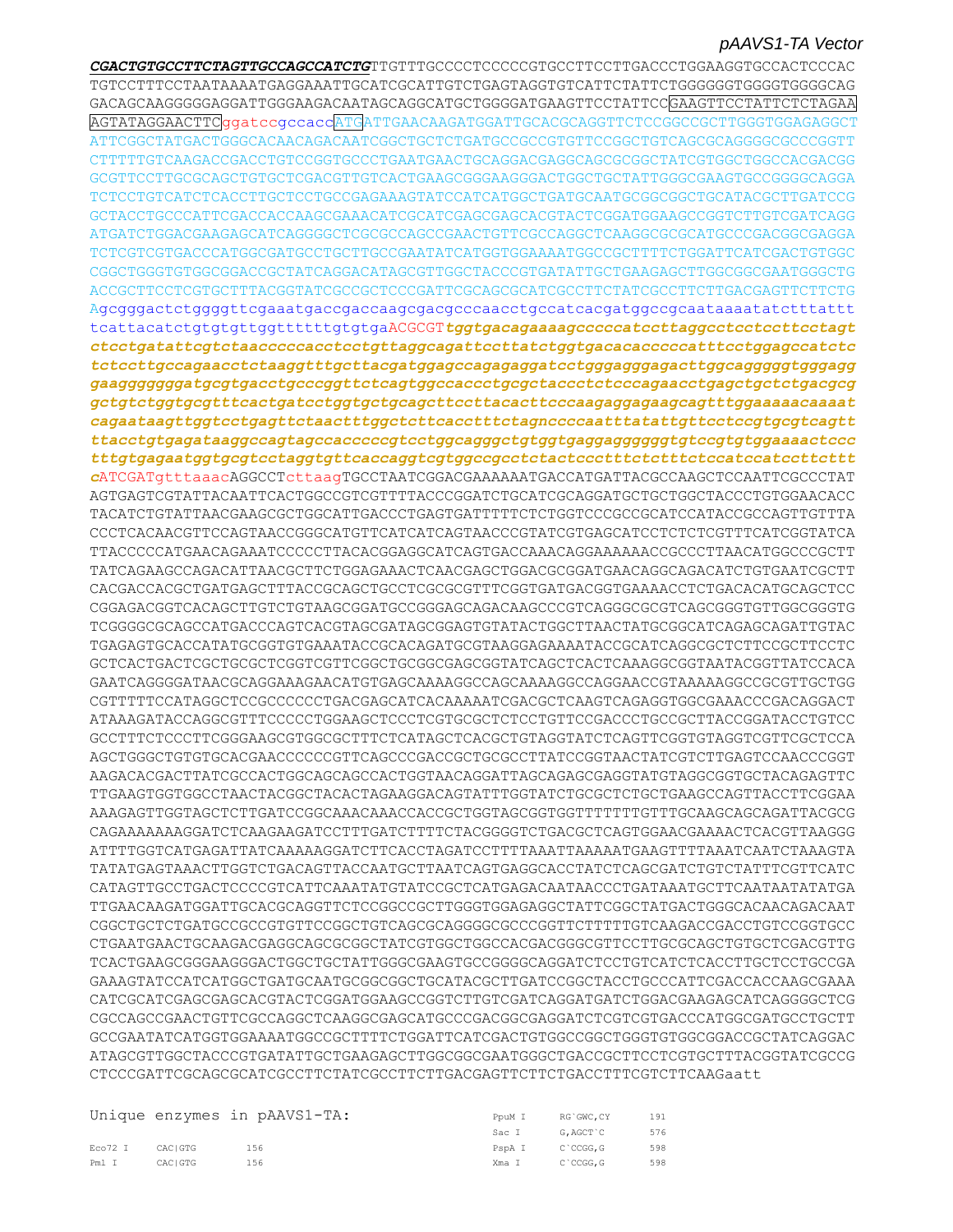| Bsp120 I                         | CCC   GGG        |                  | 600                    |        |                                                | Ahd I  | (3)  | 3558        | 8218        | 9078        |             |
|----------------------------------|------------------|------------------|------------------------|--------|------------------------------------------------|--------|------|-------------|-------------|-------------|-------------|
|                                  | G`GGCC, C        |                  | 601                    |        |                                                | Alu I  | (47) | 9           | 31          | 64          | 495         |
|                                  |                  |                  |                        |        |                                                |        |      |             |             |             |             |
| Apa I                            | G, GGCC `C       |                  | 605                    |        |                                                |        |      | 531         | 574         | 579         | 661         |
| Not I                            | GC `GGCC, GC     |                  | 764                    |        |                                                |        |      | 1001        | 1007        | 1011        | 1149        |
| Age I                            | A`CCGG, T        |                  | 849                    |        |                                                |        |      | 1290        | 1413        | 1879        | 2033        |
| Bsa I                            |                  | GGTCTC 7/11      | 1152                   |        |                                                |        |      | 2190        | 2413        | 2686        | 2716        |
|                                  |                  |                  |                        |        |                                                |        |      |             |             |             |             |
| Acc65 I                          | $G$ GTAC, $C$    |                  | 1308                   |        |                                                |        |      | 2757        | 2767        | 3543        | 3657        |
| Asp718                           | $G$ GTAC, $C$    |                  | 1308                   |        |                                                |        |      | 3689        | 3731        | 4116        | 4341        |
| Kpn I                            | G, GTAC `C       |                  | 1312                   |        |                                                |        |      | 4406        | 4435        | 5100        | 5558        |
| Bgl II                           | A`GATC, T        |                  | 1362                   |        |                                                |        |      | 6056        | 6105        | 6463        | 6850        |
|                                  |                  |                  |                        |        |                                                |        |      |             |             |             |             |
| Bsm I                            | GAATG, C 7       |                  | 1668                   |        |                                                |        |      | 6907        | 6918        | 6967        | 6986        |
| Hpa I                            | GTT   AAC        |                  | 2459                   |        |                                                |        |      | 7267        | 7493        | 7583        | 7629        |
| Nsi I                            | A, TGCA`T        |                  | 2611                   |        |                                                |        |      | 7886        | 8514        | 8972        |             |
| Bcl I                            | $T$ GATC, A      |                  | 3420                   |        |                                                | Alw I  | (26) | 169         | 180         | 640         | 651         |
|                                  |                  |                  |                        |        |                                                |        |      |             |             |             |             |
| Aat II                           | G, ACGT `C       |                  | 3604                   |        |                                                |        |      | 1278        | 2087        | 4037        | 4355        |
| Pvu I                            | CG, AT `CG       |                  | 3941                   |        |                                                |        |      | 4464        | 4850        | 4861        | 5172        |
| Sac II                           | CC, GC `GG       |                  | 4357                   |        |                                                |        |      | 5239        | 5418        | 5948        | 5959        |
|                                  |                  |                  |                        |        |                                                |        |      |             |             |             |             |
| Sca I                            | AGT   ACT        |                  | 4547                   |        |                                                |        |      | 6085        | 6526        | 7887        | 7973        |
| BssH II                          | G`CGCG, C        |                  | 5391                   |        |                                                |        |      | 7973        | 8070        | 8071        | 8586        |
| BsiC I                           | TT CG, AA        |                  | 5676                   |        |                                                |        |      | 8653        | 8832        |             |             |
| BstB I                           | TT `CG, AA       |                  | 5676                   |        |                                                | AlwN I | (3)  | 2518        | 6051        | 7741        |             |
|                                  |                  |                  |                        |        |                                                |        |      |             |             |             |             |
| BstX I                           |                  | CCAN, NNNN `NTGG | 5715                   |        |                                                | Apa I  | (1)  | 605         |             |             |             |
| Mlu I                            | A`CGCG, T        |                  | 5774                   |        |                                                | ApaL I | (5)  | 3519        | 3857        | 4159        | 7141        |
| Xcm I                            |                  |                  | CCANNNN, N`NNNNTGG6265 |        |                                                |        |      | 7639        |             |             |             |
|                                  | $C$ $CTAG$ , $G$ |                  | 6334                   |        |                                                |        | (3)  | 116         | 2257        | 3820        |             |
| Avr II                           |                  |                  |                        |        |                                                | Apo I  |      |             |             |             |             |
| Cla I                            | AT `CG, AT       |                  | 6400                   |        |                                                | Ase I  | (2)  | 2000        | 2849        |             |             |
| Afl II                           | C`TTAA, G        |                  | 6419                   |        |                                                | Asp718 | (1)  | 1308        |             |             |             |
| Eco47 III                        | AGC   GCT        |                  | 6581                   |        |                                                | Ava I  | (4)  | 598         | 656         | 816         | 918         |
| Xmn I                            |                  | GAANN   NNTTC    |                        |        |                                                | Ava II |      |             |             |             |             |
|                                  |                  |                  | 6885                   |        |                                                |        | (11) | 191         | 565         | 665         | 1419        |
| Acc I                            | GT `MK, AC       |                  | 7097                   |        |                                                |        |      | 2653        | 3985        | 4526        | 5510        |
| Bst1107 I                        | GTA   TAC        |                  | 7098                   |        |                                                |        |      | 6163        | 6612        | 8924        |             |
| Xca I                            | GTA   TAC        |                  | 7098                   |        |                                                | Avr II | (1)  | 6334        |             |             |             |
|                                  |                  |                  |                        |        |                                                |        |      |             |             |             |             |
| Number of enzymes = 38           |                  |                  |                        |        |                                                | BamH I | (4)  | 173         | 644         | 4854        | 5952        |
|                                  |                  |                  |                        |        |                                                | Ban I  | (12) | 777         | 852         | 1108        | 1299        |
|                                  |                  |                  |                        |        | The following enzymes do not cut in pAAVS1-TA: |        |      | 1308        | 4151        | 4662        | 4993        |
|                                  |                  |                  |                        |        |                                                |        |      | 5028        | 8166        | 8407        | 8442        |
|                                  |                  |                  |                        |        |                                                |        |      |             |             |             |             |
| Asc I                            | Bgl I            |                  | BsiW I                 | ECOR V | Fse I                                          | Ban II | (5)  | 576         | 605         | 1023        | 5359        |
| Nru I                            | PaeR7 I          |                  | Sal I                  | Sfi I  | SnaB I                                         |        |      | 8773        |             |             |             |
|                                  |                  |                  |                        |        |                                                |        |      |             |             |             |             |
|                                  |                  |                  |                        |        |                                                |        |      |             |             |             |             |
|                                  |                  |                  |                        |        |                                                | Bbe I  | (3)  | 1303        | 4997        | 8411        |             |
| pAAVS1-TA: sites sorted by name: |                  |                  |                        |        |                                                | Bbs I  | (6)  | 576         | 1781        | 3293        | 3347        |
|                                  |                  |                  |                        |        |                                                |        |      | 4786        | 9074        |             |             |
| Aat II                           | (1)              | 3604             |                        |        |                                                | Bbv I  | (20) | 504         | 1422        | 2695        | 3666        |
|                                  |                  |                  |                        |        |                                                |        |      |             |             |             |             |
| Acc I                            | (1)              | 7097             |                        |        |                                                |        |      | 3924        | 4317        | 4444        | 5067        |
| Acc65 I                          | (1)              | 1308             |                        |        |                                                |        |      | 5109        | 5630        | 6114        | 6927        |
| Aci I                            | (91)             | 171              | 333                    | 763    | 767                                            |        |      | 6976        | 7073        | 7744        | 7747        |
|                                  |                  |                  |                        |        |                                                |        |      |             |             |             | 9044        |
|                                  |                  | 770              | 871                    | 908    | 988                                            |        |      | 7953        | 8481        | 8523        |             |
|                                  |                  | 1044             | 1047                   | 1062   | 1093                                           | Bbv II | (6)  | 577         | 1780        | 3292        | 3346        |
|                                  |                  | 1100             | 1127                   | 2421   | 3506                                           |        |      | 4785        | 9075        |             |             |
|                                  |                  | 3596             | 3720                   | 3785   | 3852                                           | Bcl I  | (1)  | 3420        |             |             |             |
|                                  |                  |                  | 3922                   | 3946   |                                                | Bcn I  | (17) |             | 600         |             |             |
|                                  |                  | 3902             |                        |        | 3968                                           |        |      | 201         |             | 601         | 1164        |
|                                  |                  | 3988             | 4165                   | 4203   | 4213                                           |        |      | 3570        | 4364        | 4480        | 4999        |
|                                  |                  | 4326             | 4354                   | 4356   | 4377                                           |        |      | 5159        | 6012        | 6518        | 6666        |
|                                  |                  | 4506             | 4516                   | 4858   | 4903                                           |        |      | 6972        | 7007        | 7706        | 8413        |
|                                  |                  | 4966             | 5060                   | 5124   | 5225                                           |        |      | 8573        |             |             |             |
|                                  |                  |                  |                        |        |                                                |        |      |             |             |             |             |
|                                  |                  | 5228             | 5468                   | 5508   | 5513                                           | Bfa I  | (21) | 518         | 528         | 580         | 750         |
|                                  |                  | 5563             | 5579                   | 5605   | 5661                                           |        |      | 857         | 1008        | 1134        | 1196        |
|                                  |                  | 5720             | 6067                   | 6357   | 6616                                           |        |      | 1342        | 1426        | 1709        | 2087        |
|                                  |                  |                  |                        |        |                                                |        |      |             |             |             |             |
|                                  |                  | 6619             | 6630                   | 6786   | 6802                                           |        |      | 2444        | 2758        | 4606        | 4834        |
|                                  |                  | 6857             | 6913                   | 6998   | 7037                                           |        |      | 5819        | 6196        | 6335        | 7820        |
|                                  |                  | 7047             | 7089                   | 7114   | 7152                                           |        |      | 8073        |             |             |             |
|                                  |                  | 7165             | 7191                   | 7208   | 7251                                           | Bgl II | (1)  | 1362        |             |             |             |
|                                  |                  |                  |                        |        |                                                |        |      |             |             |             |             |
|                                  |                  | 7258             | 7279                   | 7370   | 7398                                           | Blp I  | (2)  | 405         | 575         |             |             |
|                                  |                  | 7525             | 7544                   | 7665   | 7775                                           | Bpm I  | (8)  | 102         | 623         | 2564        | 2831        |
|                                  |                  | 7910             | 7919                   | 8238   | 8317                                           |        |      | 4245        | 4299        | 5914        | 6854        |
|                                  |                  | 8380             | 8474                   | 8538   | 8639                                           | Bsa I  | (1)  | 1152        |             |             |             |
|                                  |                  |                  |                        |        |                                                |        |      |             |             |             |             |
|                                  |                  | 8642             | 8882                   | 8922   | 8927                                           | BsaA I | (4)  | 156         | 5298        | 7079        | 8712        |
|                                  |                  | 8977             | 8993                   | 9019   |                                                | BsaB I | (3)  | 2147        | 3425        | 6524        |             |
| Afl II                           | (1)              | 6419             |                        |        |                                                | BsaH I | (6)  | 1300        | 3601        | 4569        | 4994        |
| Afl III                          | (2)              | 5774             | 7325                   |        |                                                |        |      | 5696        | 8408        |             |             |
|                                  |                  |                  |                        |        |                                                |        |      |             |             |             |             |
| Age I                            | (1)              | 849              |                        |        |                                                | BsaJ I | (28) | 87          | 399         | 560         | 598         |
| Aha II                           | (6)              | 1300<br>5696     | 3601<br>8408           | 4569   | 4994                                           |        |      | 640<br>1183 | 680<br>1376 | 681<br>1445 | 919<br>1781 |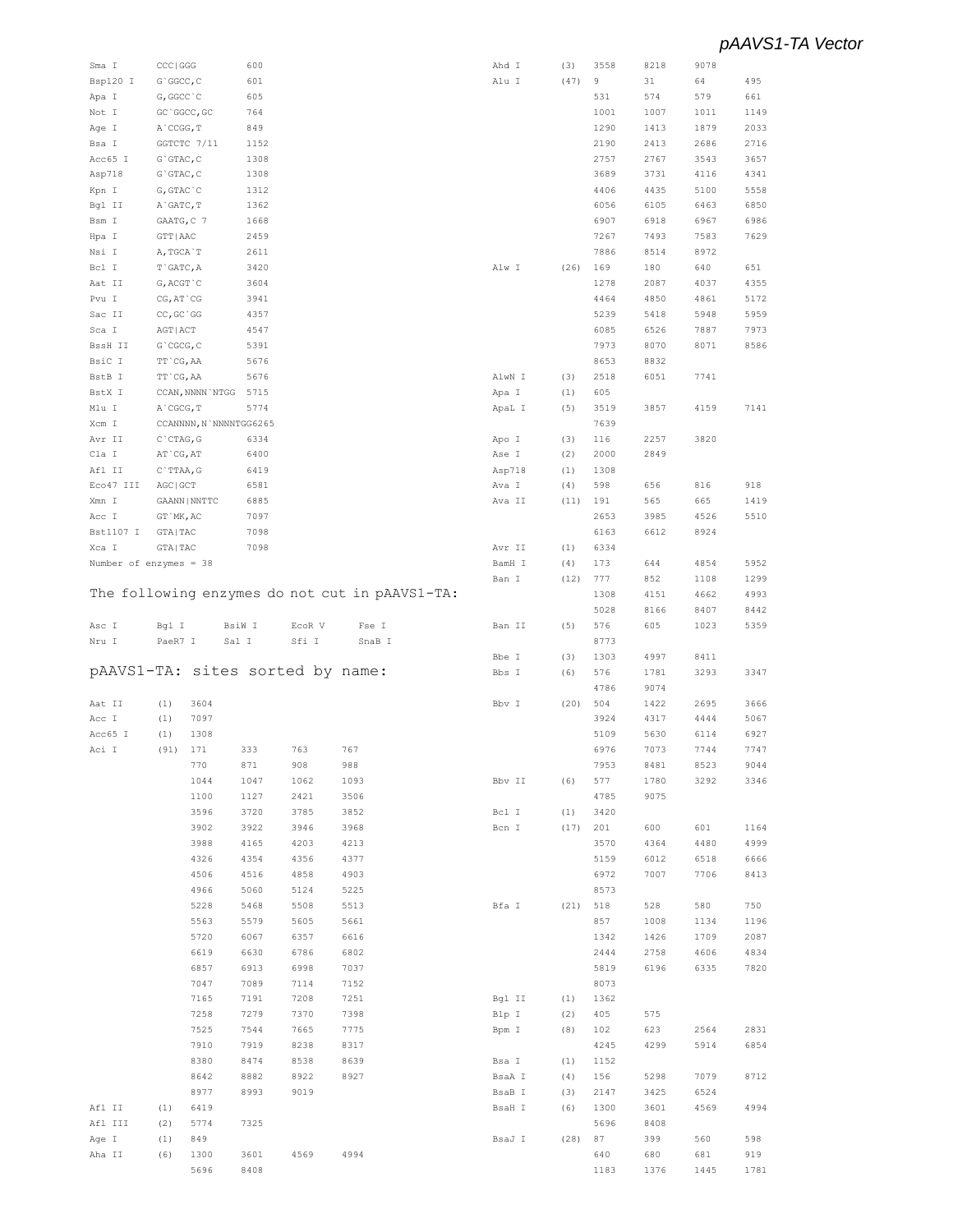|           |      | 2735 | 2943 | 3378 | 3567 |         |      | 6094 | 6269 | 6347         | 7353 |
|-----------|------|------|------|------|------|---------|------|------|------|--------------|------|
|           |      | 3929 | 4130 | 4285 | 4354 |         |      | 7474 | 7487 | 8795         |      |
|           |      | 4654 | 5157 | 5426 | 5956 | BstU I  | (27) | 871  | 1040 | 1085         | 3497 |
|           |      | 6334 | 7485 | 8571 | 8840 |         |      | 3506 | 3598 | 3787         | 3922 |
|           |      |      |      |      |      |         |      |      |      |              |      |
| BsaW I    | (10) | 125  | 774  | 849  | 3798 |         |      | 4033 | 4099 | 4165         | 4314 |
|           |      | 4335 | 4471 | 5025 | 7531 |         |      | 4356 | 4516 | 5060         | 5361 |
|           |      | 7678 | 8439 |      |      |         |      | 5393 | 5776 | 6067         | 6857 |
| BseR I    | (6)  | 200  | 1529 | 1739 | 5800 |         |      | 6926 | 6928 | 7031         | 7372 |
|           |      | 6139 | 6300 |      |      |         |      | 7953 | 8474 | 8775         |      |
| Bsg I     | (3)  | 133  | 967  | 1865 |      | BstX I  | (1)  | 5715 |      |              |      |
|           |      |      |      |      |      |         |      |      |      |              |      |
| BsiC I    | (1)  | 5676 |      |      |      | BstY I  | (16) | 173  | 644  | 1282         | 1362 |
| BsiE I    | (10) | 767  | 3785 | 3920 | 3941 |         |      | 2091 | 4854 | 5165         | 5411 |
|           |      | 3950 | 4520 | 4903 | 7241 |         |      | 5952 | 6519 | 7966         | 7977 |
|           |      | 7665 | 8317 |      |      |         |      | 8063 | 8075 | 8579         | 8825 |
| BsiHKA I  | (11) | 133  | 576  | 3523 | 3861 | Bsu36 I | (2)  | 1056 | 5802 |              |      |
|           |      | 4163 | 5107 | 5297 | 7145 | Cac8 I  | (46) | 354  | 529  | 1009         | 1023 |
|           |      |      |      |      |      |         |      |      |      |              |      |
|           |      | 7643 | 8521 | 8711 |      |         |      | 1044 | 1207 | 1235         | 1848 |
| Bsm I     | (1)  | 1668 |      |      |      |         |      | 2990 | 3545 | 3549         | 3902 |
| BsmA I    | (8)  | 323  | 399  | 1153 | 3644 |         |      | 4103 | 4163 | 4343         | 4506 |
|           |      | 5826 | 5960 | 6969 | 8241 |         |      | 4614 | 4791 | 4795         | 4888 |
| BsmB I    | (3)  | 400  | 3645 | 6968 |      |         |      | 5074 | 5293 | 5359         | 5365 |
| BsmF I    | (12) | 315  | 638  | 678  | 709  |         |      | 5393 | 5397 |              | 5442 |
|           |      |      |      |      |      |         |      |      |      | 5438         |      |
|           |      | 767  | 798  | 3360 | 4494 |         |      | 5496 | 6542 | 6584         | 6802 |
|           |      | 5145 | 5677 | 6598 | 8559 |         |      | 7256 | 7342 | 7379         | 7939 |
| BsoF I    | (78) | 148  | 493  | 634  | 764  |         |      | 8302 | 8488 | 8707         | 8773 |
|           |      | 767  | 770  | 988  | 1047 |         |      | 8779 | 8807 | 8811         | 8852 |
|           |      | 1062 | 1093 | 1411 | 1880 |         |      | 8856 | 8910 |              |      |
|           |      |      |      |      |      |         |      |      |      |              |      |
|           |      | 2348 | 2684 | 2687 | 3507 | Cfr10 I | (11) | 686  | 849  | 1073         | 1205 |
|           |      | 3655 | 3732 | 3785 | 3913 |         |      | 1296 | 3547 | 3915         | 5313 |
|           |      | 3944 | 3947 | 4203 | 4306 |         |      | 5494 | 8727 | 8908         |      |
|           |      | 4354 | 4357 | 4433 | 4517 | Cla I   | (1)  | 6400 |      |              |      |
|           |      | 4903 | 4955 | 4966 | 5056 | Csp6 I  | (18) | 68   | 388  | 712          | 899  |
|           |      |      |      |      |      |         |      |      |      |              |      |
|           |      | 5061 | 5098 | 5139 | 5226 |         |      | 1309 | 1551 | 2024         | 2250 |
|           |      | 5229 | 5232 | 5468 | 5564 |         |      | 2265 | 2322 | 2616         | 2967 |
|           |      | 5605 | 5619 | 5720 | 6057 |         |      | 3120 | 4493 | 4546         | 5299 |
|           |      | 6068 | 6100 | 6103 | 6357 |         |      | 7132 | 8713 |              |      |
|           |      | 6538 | 6619 | 6916 | 6919 | Dde I   | (28) | 167  | 294  | 405          | 575  |
|           |      | 6965 | 7062 | 7115 | 7231 |         |      | 1056 | 1150 | 1201         | 1619 |
|           |      |      |      |      |      |         |      |      |      |              |      |
|           |      | 7249 | 7252 | 7370 | 7525 |         |      | 1692 | 1804 | 2901         | 3134 |
|           |      | 7668 | 7733 | 7736 | 7942 |         |      | 3262 | 3345 | 3398         | 3955 |
|           |      | 8317 | 8369 | 8380 | 8470 |         |      | 4716 | 5657 | 5802         | 5923 |
|           |      | 8475 | 8512 | 8553 | 8640 |         |      | 6017 | 6052 | 6167         | 6595 |
|           |      | 8643 | 8646 | 8882 | 8978 |         |      | 7135 | 7600 | 8009         | 8175 |
|           |      | 9019 | 9033 |      |      | Dpn I   | (35) | 175  | 646  | 1284         | 1364 |
|           |      |      |      |      |      |         |      |      |      |              |      |
| Bsp120 I  | (1)  | 601  |      |      |      |         |      | 2093 | 2477 | 3422         | 3622 |
| Bsp1286 I | (3)  | 133  | 5297 | 8711 |      |         |      | 3755 | 3940 | 3953         | 4043 |
| BspH I    | (3)  | 3417 | 8045 | 8242 |      |         |      | 4350 | 4470 | 4856         | 5167 |
| BspM I    | (7)  | 3890 | 4881 | 5262 | 5712 |         |      | 5245 | 5326 | 5335         | 5413 |
|           |      | 6014 | 8295 | 8676 |      |         |      | 5954 | 6091 | 6521         | 7893 |
| BspM II   | (4)  | 125  | 3798 | 4335 | 4471 |         |      | 7968 | 7979 | 7987         | 8065 |
|           |      |      |      |      |      |         |      |      |      |              |      |
| Bsr I     | (21) | 884  | 905  | 2643 | 2776 |         |      | 8077 | 8182 | 8581         | 8659 |
|           |      | 2813 | 3517 | 4062 | 4227 |         |      | 8740 | 8749 | 8827         |      |
|           |      | 4937 | 5138 | 6252 | 6504 | DpnII   | (35) | 173  | 644  | 1282         | 1362 |
|           |      | 6634 | 6658 | 7073 | 7104 |         |      | 2091 | 2475 | 3420         | 3620 |
|           |      | 7732 | 7745 | 7859 | 8351 |         |      | 3753 | 3938 | 3951         | 4041 |
|           |      | 8552 |      |      |      |         |      | 4348 | 4468 | 4854         | 5165 |
|           |      |      |      |      |      |         |      |      |      |              |      |
| BsrB I    | (9)  | 171  | 772  | 3968 | 4326 |         |      | 5243 | 5324 | 5333         | 5411 |
|           |      | 5607 | 5661 | 7258 | 8240 |         |      | 5952 | 6089 | 6519         | 7891 |
|           |      | 9021 |      |      |      |         |      | 7966 | 7977 | 7985         | 8063 |
| BsrD I    | (5)  | 2213 | 3039 | 3092 | 5227 |         |      | 8075 | 8180 | 8579         | 8657 |
|           |      | 8641 |      |      |      |         |      | 8738 | 8747 | 8825         |      |
|           |      |      |      |      |      |         |      |      |      |              |      |
| BsrG I    | (2)  | 1550 | 2615 |      |      | Dra I   | (14) | 105  | 1145 | 1369         | 1391 |
| BssH II   | (1)  | 5391 |      |      |      |         |      | 1481 | 2285 | 2603         | 2649 |
| BssS I    | (5)  | 3677 | 4156 | 5586 | 7498 |         |      | 2720 | 3035 | 3465         | 6408 |
|           |      | 9000 |      |      |      |         |      | 8084 | 8103 |              |      |
| Bst1107 I | (1)  | 7098 |      |      |      | Dra III | (3)  | 156  | 3865 | 4158         |      |
|           |      |      |      |      |      |         |      | 4081 |      |              |      |
| BstB I    | (1)  | 5676 |      |      |      | Drd I   | (7)  |      | 4462 | 5021         | 6070 |
| BstE II   | (2)  | 95   | 466  |      |      |         |      | 7020 | 7433 | 8435         |      |
| BstN I    | (23) | 401  | 438  | 561  | 641  | Dsa I   | (7)  | 87   | 1376 | 3929         | 4285 |
|           |      | 682  | 1446 | 2123 | 2184 |         |      | 4354 | 5426 | $8\,8\,4\,0$ |      |
|           |      | 2857 | 2945 | 3046 | 3295 | Eae I   | (19) | 764  | 3513 | 3545         | 3782 |
|           |      | 4656 | 5381 | 5893 | 5957 |         |      | 3947 | 4200 | 4517         | 4900 |
|           |      |      |      |      |      |         |      |      |      |              |      |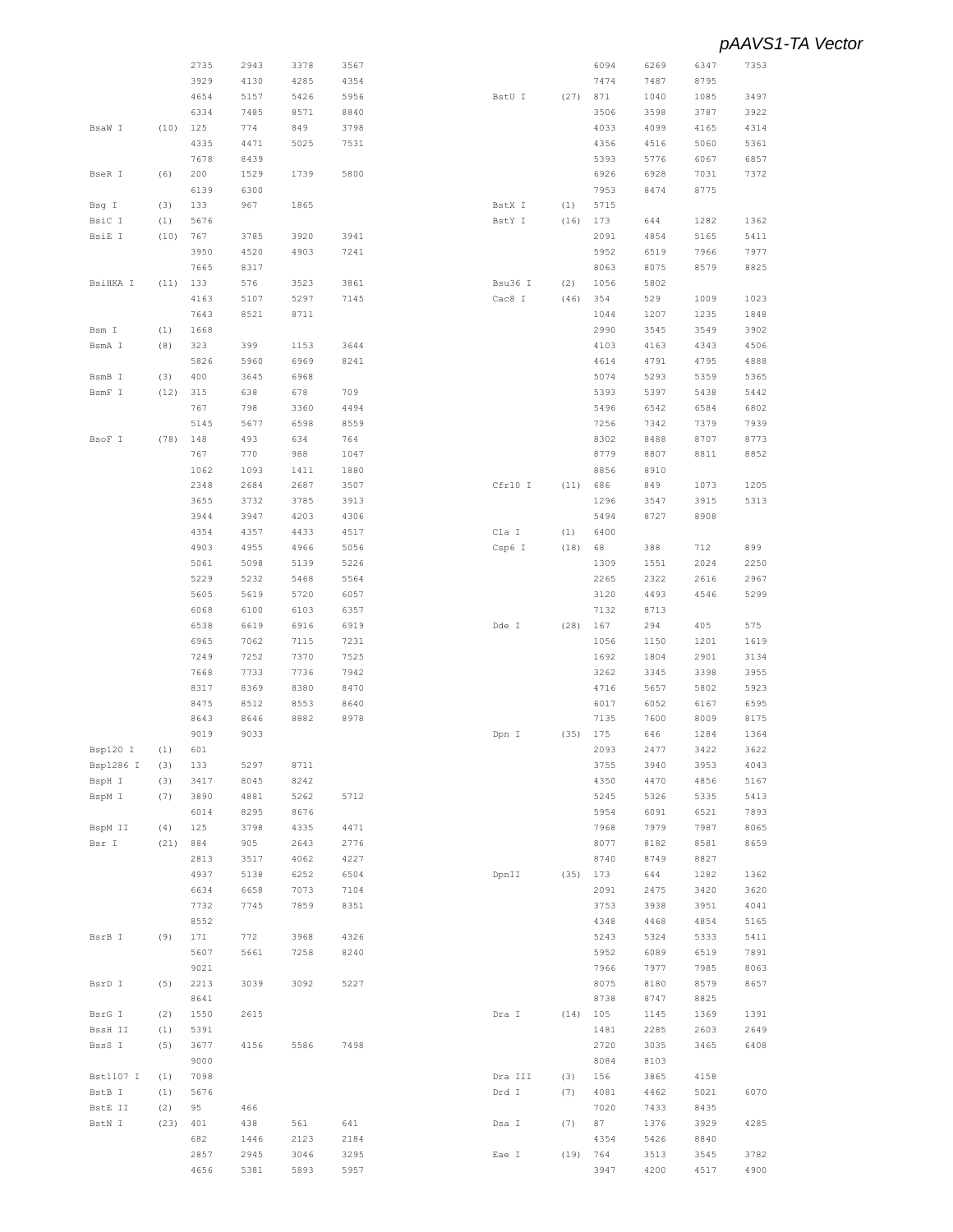|           |      | 5074 | 5465 | 5492 | 5717 |          |      | 4902 | 5076 | 5467 | 5494 |
|-----------|------|------|------|------|------|----------|------|------|------|------|------|
|           |      | 6022 | 6354 | 6502 | 8314 |          |      | 5719 | 5807 | 6024 | 6250 |
|           |      | 8488 | 8879 | 8906 |      |          |      | 6356 | 6415 | 6504 | 6800 |
| Eag I     | (6)  | 764  | 3782 | 3947 | 4517 |          |      | 7340 | 7351 | 7369 | 7803 |
|           |      | 4900 | 8314 |      |      |          |      | 8316 | 8490 | 8881 | 8908 |
|           |      |      |      |      |      |          |      |      |      |      |      |
| Ear I     | (8)  | 538  | 1756 | 5338 | 5548 | Hga I    | (15) | 318  | 1113 | 3628 | 4080 |
|           |      | 6190 | 7209 | 8752 | 8962 |          |      | 4319 | 4464 | 4576 | 5703 |
| Eco47 III | (1)  | 6581 |      |      |      |          |      | 6072 | 6215 | 6320 | 6862 |
| Eco57 I   | (11) | 601  | 1022 | 1344 | 1779 |          |      | 7021 | 7435 | 8013 |      |
|           |      | 2820 | 3558 | 5139 | 5571 | HgiA I   | (11) | 133  | 576  | 3523 | 3861 |
|           |      | 7872 | 8553 | 8985 |      |          |      | 4163 | 5107 | 5297 | 7145 |
| Eco72 I   | (1)  | 156  |      |      |      |          |      | 7643 | 8521 | 8711 |      |
| ECON I    | (4)  | 860  | 1055 | 1508 | 2739 | HgiE II  | (3)  | 4651 | 7143 | 7904 |      |
| Eco0109 I | (4)  | 191  | 272  | 602  | 3393 | Hha I    | (42) | 147  | 799  | 871  | 1042 |
| EcoR I    | (2)  | 116  | 3820 |      |      |          |      | 1179 | 1274 | 1302 | 3499 |
| ECOR II   |      | 399  | 436  | 559  | 639  |          |      | 3506 | 3736 | 3789 | 4033 |
|           | (23) |      |      |      |      |          |      |      |      |      |      |
|           |      | 680  | 1444 | 2121 | 2182 |          |      | 4101 | 4316 | 4443 | 4516 |
|           |      | 2855 | 2943 | 3044 | 3293 |          |      | 4988 | 4996 | 5060 | 5097 |
|           |      | 4654 | 5379 | 5891 | 5955 |          |      | 5363 | 5393 | 5395 | 5623 |
|           |      | 6092 | 6267 | 6345 | 7351 |          |      | 6034 | 6582 | 6928 | 7031 |
|           |      | 7472 | 7485 | 8793 |      |          |      | 7061 | 7202 | 7235 | 7505 |
| Ehe I     | (3)  | 1301 | 4995 | 8409 |      |          |      | 7572 | 7672 | 7846 | 7955 |
| Esp I     | (2)  | 405  | 575  |      |      |          |      | 8402 | 8410 | 8474 | 8511 |
| Fnu4H I   | (78) | 148  | 493  | 634  | 764  |          |      | 8777 | 9037 |      |      |
|           |      | 767  | 770  | 988  | 1047 | HinC II  | (2)  | 2459 | 4413 |      |      |
|           |      | 1062 | 1093 |      | 1880 |          |      | 2459 |      |      |      |
|           |      |      |      | 1411 |      | Hind II  | (2)  |      | 4413 |      |      |
|           |      | 2348 | 2684 | 2687 | 3507 | HinD III | (2)  | 2188 | 2714 |      |      |
|           |      | 3655 | 3732 | 3785 | 3913 | Hinf I   | (28) | 460  | 1080 | 1199 | 1402 |
|           |      | 3944 | 3947 | 4203 | 4306 |          |      | 1623 | 1732 | 1815 | 2581 |
|           |      | 4354 | 4357 | 4433 | 4517 |          |      | 2818 | 3343 | 3367 | 3559 |
|           |      | 4903 | 4955 | 4966 | 5056 |          |      | 3673 | 3795 | 3995 | 4246 |
|           |      | 5061 | 5098 | 5139 | 5226 |          |      | 5479 | 5613 | 5665 | 5862 |
|           |      | 5229 | 5232 | 5468 | 5564 |          |      | 6483 | 6881 | 7225 | 7300 |
|           |      | 5605 | 5619 | 5720 | 6057 |          |      | 7696 | 8213 | 8893 | 9027 |
|           |      | 6068 | 6100 | 6103 | 6357 | HinI I   | (6)  | 1300 | 3601 | 4569 | 4994 |
|           |      | 6538 | 6619 | 6916 | 6919 |          |      | 5696 | 8408 |      |      |
|           |      | 6965 | 7062 | 7115 | 7231 | HinP I   | (42) | 145  | 797  | 869  | 1040 |
|           |      | 7249 | 7252 | 7370 | 7525 |          |      | 1177 | 1272 |      | 3497 |
|           |      |      |      |      |      |          |      |      |      | 1300 |      |
|           |      | 7668 | 7733 | 7736 | 7942 |          |      | 3504 | 3734 | 3787 | 4031 |
|           |      | 8317 | 8369 | 8380 | 8470 |          |      | 4099 | 4314 | 4441 | 4514 |
|           |      | 8475 | 8512 | 8553 | 8640 |          |      | 4986 | 4994 | 5058 | 5095 |
|           |      | 8643 | 8646 | 8882 | 8978 |          |      | 5361 | 5391 | 5393 | 5621 |
|           |      | 9019 | 9033 |      |      |          |      | 6032 | 6580 | 6926 | 7029 |
| Fok I     | (29) | 311  | 328  | 404  | 772  |          |      | 7059 | 7200 | 7233 | 7503 |
|           |      | 1052 | 1487 | 1624 | 2259 |          |      | 7570 | 7670 | 7844 | 7953 |
|           |      | 2502 | 2550 | 2809 | 2893 |          |      | 8400 | 8408 | 8472 | 8509 |
|           |      | 3946 | 4319 | 4815 | 5318 |          |      | 8775 | 9035 |      |      |
|           |      | 5343 | 5784 | 6009 | 6369 | Hpa I    | (1)  | 2459 |      |      |      |
|           |      |      |      |      |      |          |      |      |      |      |      |
|           |      | 6373 | 6546 | 6608 | 6686 | Hpa II   | (46) | 126  | 199  | 599  | 687  |
|           |      | 6872 | 7013 | 8184 | 8732 |          |      | 775  | 850  | 1074 | 1162 |
|           |      | 8757 |      |      |      |          |      | 1174 | 1206 | 1297 | 3512 |
| Fsp I     | (2)  | 5096 | 8510 |      |      |          |      | 3548 | 3569 | 3799 | 3916 |
| Gdi II    | (22) | 763  | 765  | 3514 | 3544 |          |      | 4149 | 4336 | 4362 | 4472 |
|           |      | 3781 | 3783 | 3946 | 3948 |          |      | 4478 | 4899 | 4976 | 4998 |
|           |      | 4199 | 4516 | 4518 | 4899 |          |      | 5026 | 5157 | 5247 | 5314 |
|           |      | 4901 | 5464 | 5491 | 5716 |          |      | 5495 | 6011 | 6517 | 6664 |
|           |      | 6353 | 6501 | 8313 | 8315 |          |      | 6971 | 7005 | 7532 | 7679 |
|           |      | 8878 | 8905 |      |      |          |      | 7705 | 7895 | 8313 | 8390 |
|           |      |      |      |      |      |          |      |      |      |      |      |
| Gsu I     | (8)  | 101  | 624  | 2563 | 2830 |          |      | 8412 | 8440 | 8571 | 8661 |
|           |      | 4244 | 4298 | 5913 | 6853 |          |      | 8728 | 8909 |      |      |
| Hae I     | (14) | 112  | 303  | 352  | 2992 | Hph I    | (16) | 106  | 210  | 355  | 461  |
|           |      | 3928 | 5076 | 5807 | 6024 |          |      | 2947 | 3586 | 5173 | 5792 |
|           |      | 6250 | 6415 | 7340 | 7351 |          |      | 5885 | 6181 | 6293 | 6336 |
|           |      | 7803 | 8490 |      |      |          |      | 6946 | 6955 | 8062 | 8587 |
| Hae II    | (8)  | 148  | 1180 | 1303 | 4997 | Kas I    | (3)  | 1299 | 4993 | 8407 |      |
|           |      | 6583 | 7203 | 7573 | 8411 | Kpn I    | (1)  | 1312 |      |      |      |
| Hae III   | (44) | 112  | 274  | 303  | 352  | Mae I    | (21) | 518  | 528  | 580  | 750  |
|           |      | 603  | 686  | 746  | 766  |          |      | 857  | 1008 | 1134 | 1196 |
|           |      | 1061 | 1166 | 2992 | 3021 |          |      | 1342 | 1426 | 1709 | 2087 |
|           |      |      |      |      |      |          |      |      |      |      |      |
|           |      | 3394 | 3515 | 3547 | 3572 |          |      | 2444 | 2758 | 4606 | 4834 |
|           |      | 3784 | 3928 | 3949 | 3977 |          |      | 5819 | 6196 | 6335 | 7820 |
|           |      | 4129 | 4202 | 4284 | 4519 |          |      | 8073 |      |      |      |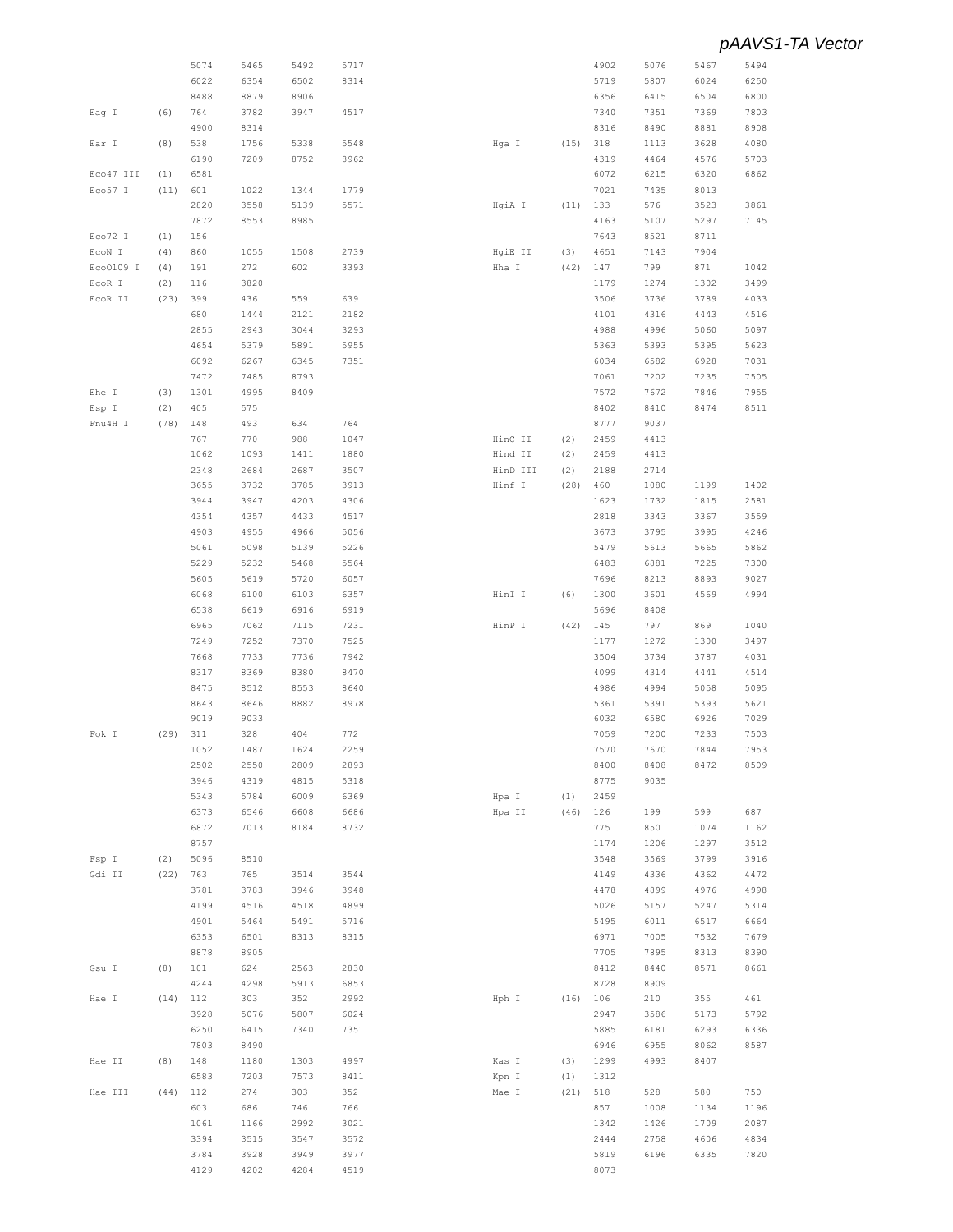| Mae II  | (13) | 155  | 964  | 1247 | 3554 |           |      | 6971 | 7005 | 7532 | 7679 |
|---------|------|------|------|------|------|-----------|------|------|------|------|------|
|         |      | 3601 | 3871 | 5110 | 5297 |           |      | 7705 | 7895 | 8313 | 8390 |
|         |      | 6652 | 7078 | 8028 | 8524 |           |      | 8412 | 8440 | 8571 | 8661 |
|         |      |      |      |      |      |           |      |      |      |      |      |
|         |      | 8711 |      |      |      |           |      | 8728 | 8909 |      |      |
| Mae III | (24) | 95   | 466  | 1276 | 1292 | MspA1 I   | (11) | 1001 | 2686 | 3904 | 4213 |
|         |      | 1917 | 2193 | 2952 | 3867 |           |      | 4356 | 5100 | 6918 | 7037 |
|         |      | 5114 | 5420 | 5781 | 5874 |           |      | 7667 | 7912 | 8514 |      |
|         |      | 6001 | 6659 | 6682 | 6766 | Mun I     | (2)  | 842  | 2657 |      |      |
|         |      | 6979 | 7074 | 7681 | 7744 | Nae I     | (4)  | 1207 | 3549 | 5496 | 8910 |
|         |      | 7860 | 8143 | 8528 | 8834 |           | (3)  | 1300 | 4994 | 8408 |      |
|         |      |      |      |      |      | Nar I     |      |      |      |      |      |
| Mbo I   | (35) | 173  | 644  | 1282 | 1362 | Nci I     | (17) | 200  | 599  | 600  | 1163 |
|         |      | 2091 | 2475 | 3420 | 3620 |           |      | 3569 | 4363 | 4479 | 4998 |
|         |      | 3753 | 3938 | 3951 | 4041 |           |      | 5158 | 6011 | 6517 | 6665 |
|         |      | 4348 | 4468 | 4854 | 5165 |           |      | 6971 | 7006 | 7705 | 8412 |
|         |      | 5243 | 5324 | 5333 | 5411 |           |      | 8572 |      |      |      |
|         |      | 5952 |      |      |      |           |      |      |      | 3929 | 5426 |
|         |      |      | 6089 | 6519 | 7891 | Nco I     | (5)  | 87   | 1376 |      |      |
|         |      | 7966 | 7977 | 7985 | 8063 |           |      | 8840 |      |      |      |
|         |      | 8075 | 8180 | 8579 | 8657 | Nde I     | (3)  | 2383 | 4027 | 7148 |      |
|         |      | 8738 | 8747 | 8825 |      | NgoM I    | (4)  | 1205 | 3547 | 5494 | 8908 |
| Mbo II  | (31) | 526  | 549  | 577  | 580  | Nhe I     | (2)  | 527  | 1007 |      |      |
|         |      | 1533 | 1544 | 1575 | 1707 | Nla III   | (37) | 20   | 91   | 231  | 552  |
|         |      |      |      |      |      |           |      |      |      |      |      |
|         |      | 1772 | 1785 | 2166 | 2541 |           |      | 629  | 1380 | 1822 | 2143 |
|         |      | 3297 | 3327 | 3341 | 3351 |           |      | 2329 | 2613 | 2961 | 3339 |
|         |      | 3681 | 4264 | 4267 | 4790 |           |      | 3355 | 3421 | 3579 | 3933 |
|         |      | 5354 | 5564 | 5646 | 6178 |           |      | 4016 | 4051 | 4797 | 4868 |
|         |      | 7197 | 7986 | 8059 | 8768 |           |      | 5213 | 5399 | 5430 | 5456 |
|         |      | 8978 | 9060 | 9075 |      |           |      | 6452 | 6672 | 6736 | 6799 |
|         |      |      |      |      |      |           |      |      |      |      |      |
| Mlu I   | (1)  | 5774 |      |      |      |           |      | 6964 | 7069 | 7329 | 8049 |
| Mme I   | (8)  | 333  | 617  | 1650 | 3586 |           |      | 8246 | 8627 | 8813 | 8844 |
|         |      | 3667 | 4201 | 7539 | 7723 |           |      | 8870 |      |      |      |
| Mnl I   | (83) | 53   | 65   | 173  | 186  | Nla IV    | (37) | 85   | 175  | 192  | 250  |
|         |      | 203  | 220  | 224  | 345  |           |      | 273  | 566  | 603  | 646  |
|         |      | 421  | 430  | 480  | 522  |           |      | 666  | 745  | 779  | 854  |
|         |      |      |      |      |      |           |      |      |      |      |      |
|         |      | 600  | 646  | 737  | 825  |           |      | 906  | 1110 | 1189 | 1301 |
|         |      | 914  | 1009 | 1051 | 1105 |           |      | 1310 | 3395 | 3510 | 3573 |
|         |      | 1121 | 1392 | 1468 | 1507 |           |      | 4153 | 4176 | 4360 | 4476 |
|         |      | 1594 | 1668 | 1713 | 1759 |           |      | 4664 | 4856 | 4995 | 5030 |
|         |      | 2103 | 2157 | 2787 | 2806 |           |      | 5897 | 5943 | 5954 | 6614 |
|         |      | 3406 | 3413 | 3442 | 3481 |           |      | 7357 | 7396 | 8168 | 8409 |
|         |      |      |      |      |      |           |      |      |      |      |      |
|         |      | 3490 | 3502 | 3657 | 3694 |           |      | 8444 |      |      |      |
|         |      | 3918 | 4125 | 4164 | 4224 | Not I     | (1)  | 764  |      |      |      |
|         |      | 4251 | 4274 | 4322 | 4600 | Nsi I     | (1)  | 2611 |      |      |      |
|         |      | 4642 | 4688 | 4763 | 4909 | Nsp7524 I | (7)  | 625  | 4793 | 5395 | 6668 |
|         |      | 5045 | 5402 | 5594 | 5817 |           |      | 6960 | 7325 | 8809 |      |
|         |      | 5820 | 5857 | 5929 | 5943 | NspB II   | (11) | 1001 | 2686 | 3904 | 4213 |
|         |      |      |      |      |      |           |      |      |      |      |      |
|         |      | 5954 | 5977 | 6048 | 6117 |           |      | 4356 | 5100 | 6918 | 7037 |
|         |      | 6227 | 6278 | 6281 | 6369 |           |      | 7667 | 7912 | 8514 |      |
|         |      | 6425 | 6654 | 6712 | 6751 | NspH I    | (7)  | 629  | 4797 | 5399 | 6672 |
|         |      | 6931 | 6961 | 7223 | 7433 |           |      | 6964 | 7329 | 8813 |      |
|         |      | 7506 | 7757 | 8157 | 8323 | Pal I     | (44) | 112  | 274  | 303  | 352  |
|         |      | 8459 | 8816 | 9008 |      |           |      | 603  | 686  | 746  | 766  |
|         |      |      |      |      |      |           |      |      |      |      |      |
| Msc I   | (3)  | 5076 | 6024 | 8490 |      |           |      | 1061 | 1166 | 2992 | 3021 |
| Mse I   | (41) | 39   | 104  | 691  | 1144 |           |      | 3394 | 3515 | 3547 | 3572 |
|         |      | 1368 | 1390 | 1480 | 1670 |           |      | 3784 | 3928 | 3949 | 3977 |
|         |      | 1829 | 2000 | 2038 | 2054 |           |      | 4129 | 4202 | 4284 | 4519 |
|         |      | 2131 | 2147 | 2284 | 2294 |           |      | 4902 | 5076 | 5467 | 5494 |
|         |      | 2440 | 2458 | 2471 | 2602 |           |      | 5719 | 5807 | 6024 | 6250 |
|         |      |      |      |      |      |           |      |      |      |      |      |
|         |      | 2648 | 2719 | 2726 | 2849 |           |      | 6356 | 6415 | 6504 | 6800 |
|         |      | 2866 | 2891 | 3034 | 3112 |           |      | 7340 | 7351 | 7369 | 7803 |
|         |      | 3227 | 3464 | 6407 | 6420 |           |      | 8316 | 8490 | 8881 | 8908 |
|         |      | 6572 | 6792 | 6824 | 7106 | PflM I    | (3)  | 1633 | 5892 | 6352 |      |
|         |      | 8031 | 8083 | 8088 | 8102 | Ple I     | (6)  | 1088 | 1823 | 2826 | 3567 |
|         |      |      |      |      |      |           |      |      |      |      |      |
|         |      | 8155 |      |      |      |           |      | 6491 | 7704 |      |      |
| Msl I   | (4)  | 5431 | 5713 | 5752 | 8845 | Pme I     | (3)  | 105  | 1369 | 6408 |      |
| Msp I   | (46) | 126  | 199  | 599  | 687  | Pml I     | (1)  | 156  |      |      |      |
|         |      | 775  | 850  | 1074 | 1162 | PpuM I    | (1)  | 191  |      |      |      |
|         |      | 1174 | 1206 | 1297 | 3512 | Psp1406 I | (2)  | 964  | 6652 |      |      |
|         |      | 3548 | 3569 | 3799 | 3916 | PspA I    | (1)  | 598  |      |      |      |
|         |      |      |      |      |      |           |      |      |      |      |      |
|         |      | 4149 | 4336 | 4362 | 4472 | Pst I     | (4)  | 2990 | 3914 | 5047 | 6104 |
|         |      | 4478 | 4899 | 4976 | 4998 | Pvu I     | (1)  | 3941 |      |      |      |
|         |      |      |      |      |      |           |      |      |      |      |      |
|         |      | 5026 | 5157 | 5247 | 5314 | Pvu II    | (5)  | 1001 | 2686 | 5100 | 6918 |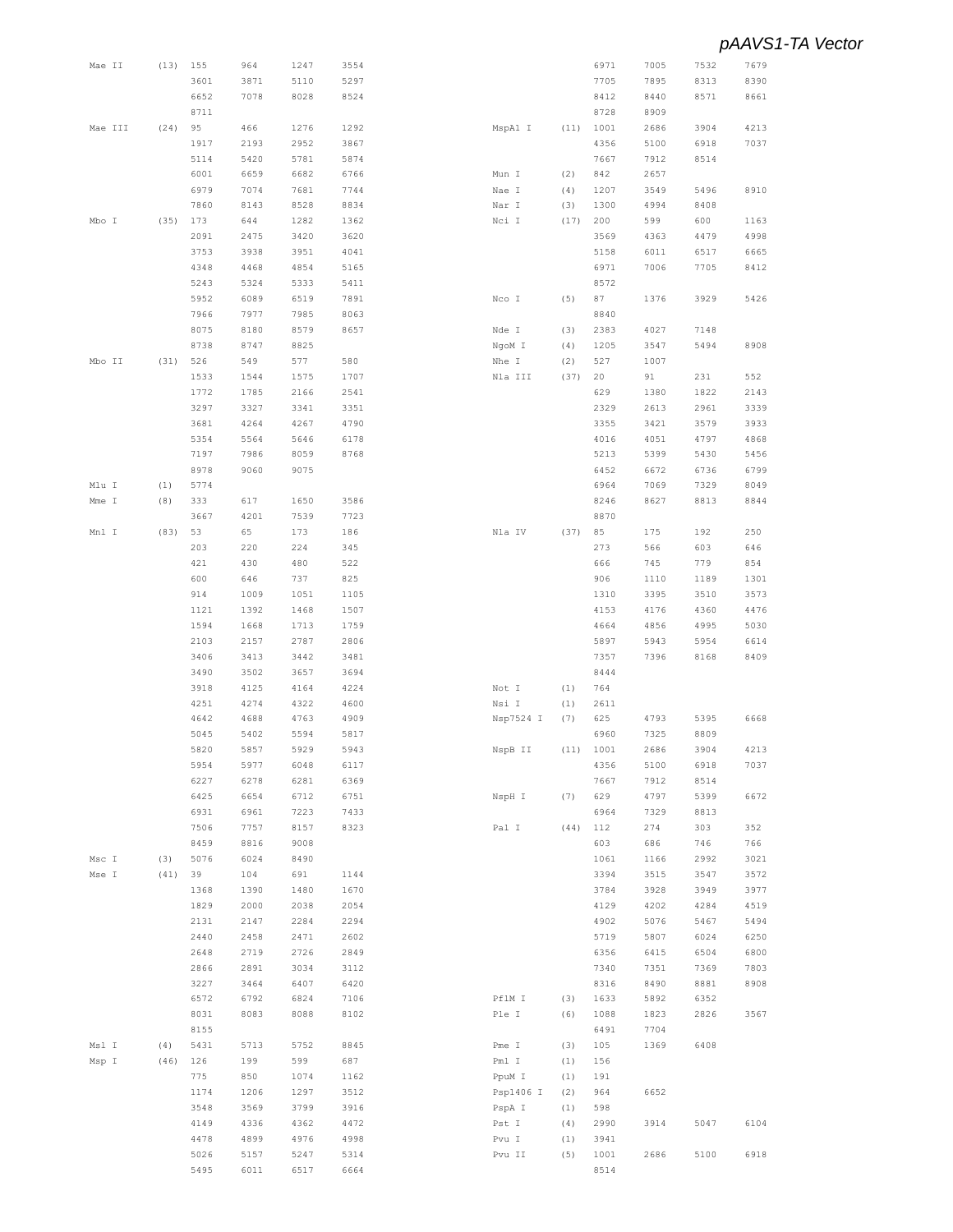| Rsa I   | (18) | 69   | 389  | 713  | 900  |                          |                  | 6881                                                   | 7300                     | 8893                | 9027                    |                         |
|---------|------|------|------|------|------|--------------------------|------------------|--------------------------------------------------------|--------------------------|---------------------|-------------------------|-------------------------|
|         |      | 1310 | 1552 | 2025 | 2251 | Tsp45 I                  | (15)             | 95                                                     | 466                      | 1292                | 2952                    |                         |
|         |      |      |      |      |      |                          |                  |                                                        |                          |                     |                         |                         |
|         |      | 2266 | 2323 | 2617 | 2968 |                          |                  | 3867                                                   | 5114                     | 5420                | 5781                    |                         |
|         |      | 3121 | 4494 | 4547 | 5300 |                          |                  | 5874                                                   | 6001                     | 6766                | 6979                    |                         |
|         |      | 7133 | 8714 |      |      |                          |                  | 7074                                                   | 8528                     | 8834                |                         |                         |
| Rsr II  | (3)  | 3985 | 5510 | 8924 |      | Tth111 I                 | (5)              | 3637                                                   | 4081                     | 5112                | 7072                    |                         |
|         |      | 576  |      |      |      |                          |                  | 8526                                                   |                          |                     |                         |                         |
| Sac I   | (1)  |      |      |      |      |                          |                  |                                                        |                          |                     |                         |                         |
| Sac II  | (1)  | 4357 |      |      |      | Tth111 II                | (17)             | 619                                                    | 1223                     | 1836                | 2231                    |                         |
| Sap I   | (7)  | 538  | 5338 | 5548 | 6190 |                          |                  | 2477                                                   | 2492                     | 2541                | 2554                    |                         |
|         |      | 7209 | 8752 | 8962 |      |                          |                  | 2684                                                   | 3797                     | 4616                | 5430                    |                         |
| Sau3A I | (35) | 173  | 644  | 1282 | 1362 |                          |                  | 6787                                                   | 7914                     | 7923                | 7953                    |                         |
|         |      |      |      |      |      |                          |                  |                                                        |                          |                     |                         |                         |
|         |      | 2091 | 2475 | 3420 | 3620 |                          |                  | 8844                                                   |                          |                     |                         |                         |
|         |      | 3753 | 3938 | 3951 | 4041 | Vsp I                    | (2)              | 2000                                                   | 2849                     |                     |                         |                         |
|         |      | 4348 | 4468 | 4854 | 5165 | Xba I                    | (3)              | 1341                                                   | 4833                     | 6195                |                         |                         |
|         |      | 5243 | 5324 | 5333 | 5411 | Xca I                    | (1)              | 7098                                                   |                          |                     |                         |                         |
|         |      | 5952 | 6089 | 6519 | 7891 | Xcm I                    | (1)              | 6265                                                   |                          |                     |                         |                         |
|         |      |      |      |      |      |                          |                  |                                                        |                          |                     |                         |                         |
|         |      | 7966 | 7977 | 7985 | 8063 | Xho II                   | (16)             | 173                                                    | 644                      | 1282                | 1362                    |                         |
|         |      | 8075 | 8180 | 8579 | 8657 |                          |                  | 2091                                                   | 4854                     | 5165                | 5411                    |                         |
|         |      | 8738 | 8747 | 8825 |      |                          |                  | 5952                                                   | 6519                     | 7966                | 7977                    |                         |
| Sau96 I | (23) | 191  | 272  | 565  | 601  |                          |                  | 8063                                                   | 8075                     | 8579                | 8825                    |                         |
|         |      |      |      |      |      |                          |                  |                                                        |                          |                     |                         |                         |
|         |      | 602  | 665  | 684  | 744  | Xma I                    | (1)              | 598                                                    |                          |                     |                         |                         |
|         |      | 1164 | 1419 | 2653 | 3020 | Xma III                  | (6)              | 764                                                    | 3782                     | 3947                | 4517                    |                         |
|         |      | 3393 | 3571 | 3976 | 3985 |                          |                  | 4900                                                   | 8314                     |                     |                         |                         |
|         |      | 4127 | 4526 | 5510 | 6163 | Xmn I                    | (1)              | 6885                                                   |                          |                     |                         |                         |
|         |      | 6612 | 6799 | 8924 |      |                          |                  |                                                        |                          |                     |                         |                         |
|         |      |      |      |      |      | Site usage in pAAVS1-TA: |                  |                                                        |                          |                     |                         |                         |
| Sca I   | (1)  | 4547 |      |      |      |                          |                  |                                                        |                          |                     |                         |                         |
| ScrF I  | (40) | 200  | 401  | 438  | 561  |                          |                  |                                                        |                          |                     |                         |                         |
|         |      | 599  | 600  | 641  | 682  | Aat II                   | G, ACGT `C       |                                                        | $\mathbf{1}$             | Acc I               | GT `MK, AC              | 1                       |
|         |      | 1163 | 1446 | 2123 | 2184 | Acc65 I                  | $G$ GTAC, $C$    |                                                        | $\mathbf{1}$             | Aci I               | $C$ $^{\circ}$ CG, C    | 91                      |
|         |      | 2857 | 2945 | 3046 | 3295 | Afl II                   | C`TTAA, G        |                                                        | $\mathbf{1}$             | Afl III             | A`CRYG, T               | 2                       |
|         |      |      |      |      |      |                          |                  |                                                        |                          |                     |                         |                         |
|         |      | 3569 | 4363 | 4479 | 4656 | Age I                    | A`CCGG, T        |                                                        | $\mathbf{1}$             | Aha II              | GR'CG, YC               | 6                       |
|         |      | 4998 | 5158 | 5381 | 5893 | Ahd I                    |                  | GACNN, N`NNGTC                                         | 3                        | Alu I               | AG   CT                 | 47                      |
|         |      | 5957 | 6011 | 6094 | 6269 | Alw I                    | GGATC 8/9        |                                                        | 26                       | AlwN I              | CAG, NNN `CTG           | 3                       |
|         |      | 6347 | 6517 | 6665 | 6971 | Apa I                    | G, GGCC `C       |                                                        | $\mathbf{1}$             | ApaL I              | G`TGCA, C               | 5                       |
|         |      | 7006 | 7353 | 7474 | 7487 |                          |                  |                                                        | 3                        |                     | GG`CGCG, CC             | $\overline{a}$          |
|         |      |      |      |      |      | Apo I                    | R`AATT, Y        |                                                        |                          | Asc I               |                         |                         |
|         |      | 7705 | 8412 | 8572 | 8795 | Ase I                    | AT`TA, AT        |                                                        | $\overline{c}$           | Asp718              | $G$ GTAC, $C$           | $\mathbf{1}$            |
| Sec I   | (28) | 87   | 399  | 560  | 598  | Ava I                    | C`YCGR, G        |                                                        | 4                        | Ava II              | $G$ $GWC$ , $C$         | 11                      |
|         |      | 640  | 680  | 681  | 919  | Avr II                   | $C$ $CTAG, G$    |                                                        | $\mathbf{1}$             | BamH I              | $G$ GATC, $C$           | 4                       |
|         |      | 1183 | 1376 | 1445 | 1781 | Ban I                    | $G$ GYRC, $C$    |                                                        | 12                       | Ban II              | G, RGCY `C              | 5                       |
|         |      |      |      |      |      |                          |                  |                                                        |                          |                     |                         |                         |
|         |      | 2735 | 2943 | 3378 | 3567 | Bbe I                    | G, GCGC `C       |                                                        | 3                        | Bbs I               | GAAGAC 8/12             | 6                       |
|         |      | 3929 | 4130 | 4285 | 4354 | Bbv I                    | GCAGC 13/17      |                                                        | 20                       | Bbv II              | GAAGAC 7/11             | 6                       |
|         |      | 4654 | 5157 | 5426 | 5956 | Bcl I                    | T`GATC, A        |                                                        | $\mathbf{1}$             | Bcn I               | $CC, S \ G G$           | 17                      |
|         |      | 6334 | 7485 | 8571 | 8840 | Bfa I                    | $C$ $TA$ , $G$   |                                                        | 21                       | Bgl I               | GCCN, NNN `NGGC         | $\qquad \qquad -$       |
| SfaN I  | (38) | 211  | 364  | 561  | 751  | Bgl II                   | A`GATC, T        |                                                        | $\mathbf{1}$             | Blp I               | GC `TNA, GC             | 2                       |
|         |      |      |      |      |      |                          |                  |                                                        |                          |                     |                         |                         |
|         |      | 1033 | 1603 | 3642 | 3786 | Bpm I                    | CTGGAG 22/20     |                                                        | 8                        | Bsa I               | GGTCTC 7/11             | $\mathbf{1}$            |
|         |      | 3853 | 3925 | 4110 | 4340 | BsaA I                   | YAC GTR          |                                                        | 4                        | BsaB I              | GATNN   NNATC           | 3                       |
|         |      | 4420 | 4442 | 4712 | 4953 | BsaH I                   | GR'CG, YC        |                                                        | 6                        | BsaJ I              | $C$ $\cap$ $CNNG$ , $G$ | 28                      |
|         |      | 5208 | 5292 | 5356 | 5424 | BsaW I                   | $W$ $CCGG$ , $W$ |                                                        | 10                       | BseR I              | GAGGAG 16/14            | 6                       |
|         |      | 5631 | 5988 | 6525 |      |                          | GTGCAG 22/20     |                                                        | 3                        |                     |                         | $\mathbf{1}$            |
|         |      |      |      |      | 6533 | Bsg I                    |                  |                                                        |                          | BsiC I              | TT`CG, AA               |                         |
|         |      | 6629 | 6707 | 6769 | 6992 | BsiE I                   | CG, RY `CG       |                                                        | 10                       | BsiHKA I            | G, WGCW`C               | 11                      |
|         |      | 7125 | 7163 | 7201 | 7421 | BsiW I                   | $C$ GTAC, G      |                                                        | $\overline{\phantom{a}}$ | Bsm I               | GAATG, C 7              | $\mathbf{1}$            |
|         |      | 8367 | 8622 | 8706 | 8770 | BsmA I                   | GTCTC 79         |                                                        | 8                        | BsmB I              | CGTCTC 7/11             | 3                       |
|         |      | 8838 | 9045 |      |      | BsmF I                   | GGGAC 15/19      |                                                        | 12                       | BsoF I              | GC'N, GC                | 78                      |
| Sfc I   | (8)  | 2510 | 2986 | 3910 | 5043 | Bsp120 I                 | G`GGCC, C        |                                                        | $\mathbf{1}$             | Bsp1286 I G, DGCH C |                         | 3                       |
|         |      |      |      |      |      |                          |                  |                                                        |                          |                     |                         |                         |
|         |      | 6100 | 6476 | 7590 | 7781 | BspH I                   | T`CATG, A        |                                                        | 3                        | BspM I              | ACCTGC 10/14            | 7                       |
| Sma I   | (1)  | 600  |      |      |      | BspM II                  | T`CCGG, A        |                                                        | 4                        | Bsr I               | ACT, GG                 | 21                      |
| Sph I   | (3)  | 4797 | 5399 | 8813 |      | BsrB I                   | GAG   CGG        |                                                        | 9                        | BsrD I              | GCAATG, 8               | 5                       |
| Ssp I   | (4)  | 1455 | 1912 | 2065 | 2936 | BsrG I                   | T`GTAC, A        |                                                        | $\mathbf{2}$             | BssH II             | G`CGCG, C               | $\mathbf{1}$            |
|         |      |      |      |      |      |                          |                  |                                                        |                          |                     |                         |                         |
| Stu I   | (4)  | 112  | 352  | 5807 | 6415 | BssS I                   | $C$ TCGT, G      |                                                        | 5                        | Bst1107 I GTA TAC   |                         | $\mathbf{1}$            |
| Sty I   | (10) | 87   | 1183 | 1376 | 1781 | BstB I                   | TT`CG, AA        |                                                        | $\mathbf{1}$             | BstE II             | $G$ GTNAC, $C$          | $\overline{\mathbf{c}}$ |
|         |      | 2735 | 3378 | 3929 | 5426 | BstN I                   | $CC$ `W, GG      |                                                        | 23                       | BstU I              | CG   CG                 | 27                      |
|         |      | 6334 | 8840 |      |      | BstX I                   |                  | CCAN, NNNN `NTGG                                       | $\mathbf{1}$             | BstY I              | R`GATC, Y               | 16                      |
|         | (25) | 33   | 1014 | 1156 | 3608 | Bsu36 I                  | CC `TNA, GG      |                                                        | $\mathbf{2}$             | Cac8 I              | $GCN$   $NGC$           | 46                      |
| Taq I   |      |      |      |      |      |                          |                  |                                                        |                          |                     |                         |                         |
|         |      | 3623 | 3632 | 3692 | 4109 | Cfr10 I                  | R`CCGG, Y        |                                                        | 11                       | Cla I               | AT `CG, AT              | $\mathbf{1}$            |
|         |      | 4322 | 4424 | 4449 | 4593 | Csp6 I                   | $G$ TA, C        |                                                        | 18                       | Dde I               | $C$ `TNA, G             | 28                      |
|         |      | 5107 | 5263 | 5287 | 5323 | Dpn I                    | GA   TC          |                                                        | 35                       | DpnII               | `GATC,                  | 35                      |
|         |      | 5485 | 5676 | 6400 | 7425 | Dra I                    | TTT   AAA        |                                                        | 14                       | Dra III             | CAC, NNN`GTG            | 3                       |
|         |      |      |      |      |      |                          |                  |                                                        |                          |                     |                         | 7                       |
|         |      | 8521 | 8677 | 8701 | 8737 | Drd I                    |                  | $\texttt{GACNN}{}$ , $\texttt{NN}$ $\texttt{'NNGTC}{}$ | 7                        | Dsa I               | $C$ $CRYG$ , $G$        |                         |
|         |      | 8899 |      |      |      | Eae I                    | Y`GGCC, R        |                                                        | 19                       | Eag I               | $C$ $GC$ , $G$          | 6                       |
| Tfi I   | (16) | 460  | 1402 | 1623 | 2581 | Ear I                    | CTCTTC 7/10      |                                                        | 8                        | Eco47 III           | AGC   GCT               | $\mathbf{1}$            |
|         |      | 3367 | 3673 | 3795 | 3995 | Eco57 I                  |                  | CTGAAG 21/19                                           | 11                       | Eco72 I             | CAC   GTG               | $\mathbf{1}$            |
|         |      | 4246 | 5479 | 5613 | 5862 | ECON I                   |                  | CCTNN `N, NNAGG                                        | 4                        |                     | Eco0109 I RG'GNC, CY    | $^{4}$                  |
|         |      |      |      |      |      |                          |                  |                                                        |                          |                     |                         |                         |